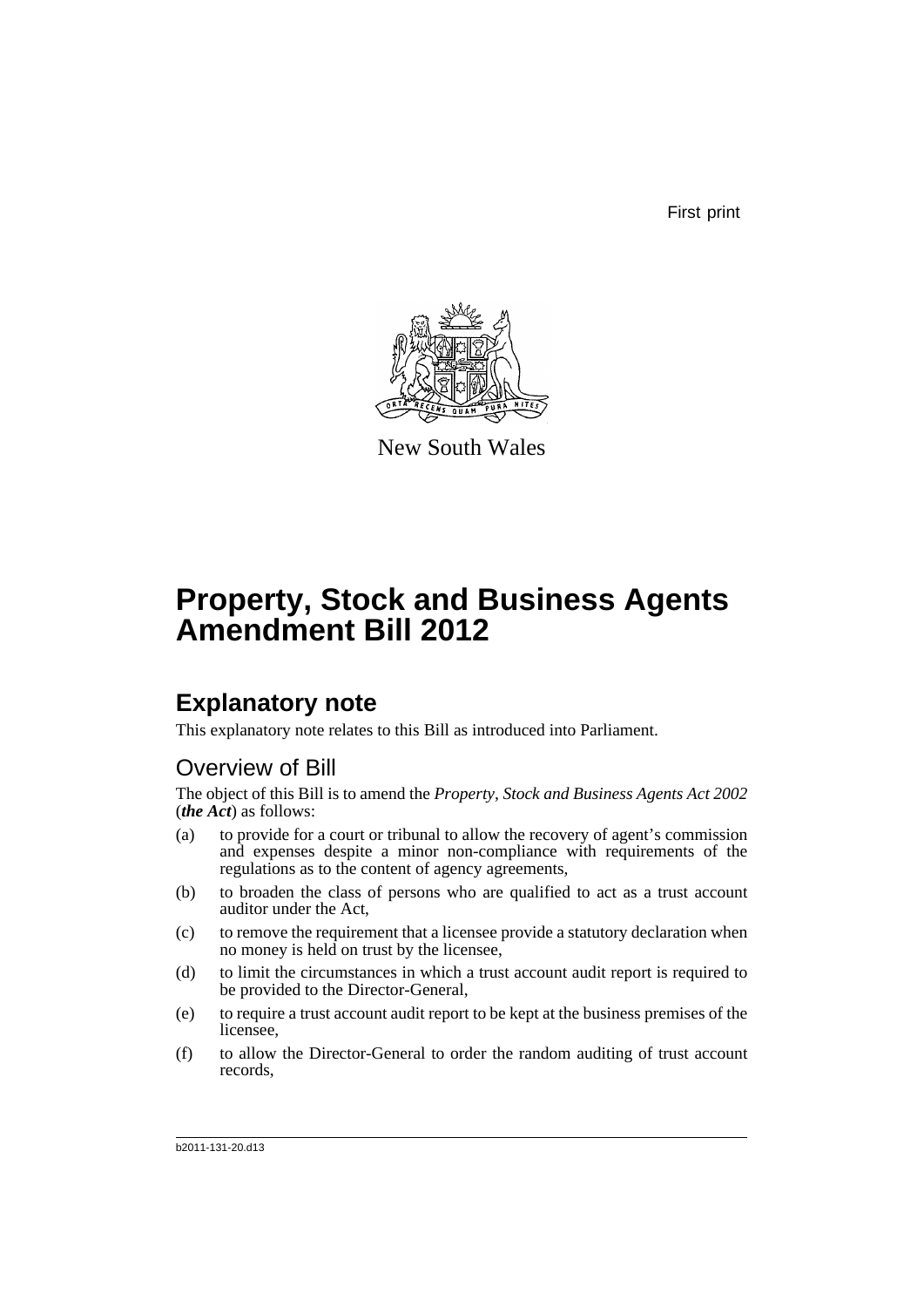Explanatory note

- (g) to make it an offence for a trust account auditor to fail to report trust account discrepancies and breaches,
- (h) to require the opening of a trust account to be notified to the Director-General,
- (i) to repeal the current provisions relating to unclaimed trust money (with the *Unclaimed Money Act 1995* to be amended so that it will apply to unclaimed trust money),
- (j) to allow a certificate of registration holder to auction livestock under the supervision of an appropriately qualified licensee whether or not the licensee is the licensee in charge of the place of business where the certificate holder is employed or is the certificate holder's employer,
- (k) to enact consequential savings and transitional provisions and to make miscellaneous minor amendments.

# Outline of provisions

**Clause 1** sets out the name (also called the short title) of the proposed Act.

**Clause 2** provides for the commencement of the proposed Act on a day or days to be appointed by proclamation.

## **Schedule 1 Amendment of Property, Stock and Business Agents Act 2002 No 66**

## **Stock auctioneers**

**Schedule 1 [1]** provides that the holder of a certificate of registration as a stock and station salesperson is authorised to auction livestock under the supervision of an appropriately qualified licensee whether or not the licensee is the licensee in charge of the place of business where the salesperson is employed. An existing exception allows a stock and station salesperson to auction livestock under the supervision of a licence holder and the amendment makes it clear that the supervising licensee does not have to be the licensee in charge of the place of business where the salesperson is employed and does not have to be the salesperson's employer.

## **Entitlement to commission**

**Schedule 1 [3]–[5]** enable a court or tribunal to order that commission and expenses are recoverable by a licensee despite a failure to comply with the requirements of the regulations as to the content of agency agreements but only if the court or tribunal is satisfied that the failure is minor, the consumer has suffered no loss and it would be unjust not to allow recovery.

## **Trust accounts**

**Schedule 1 [6]** requires the Director-General to be notified of the opening of a trust account by requiring the licensee to give the Director-General a copy of the notice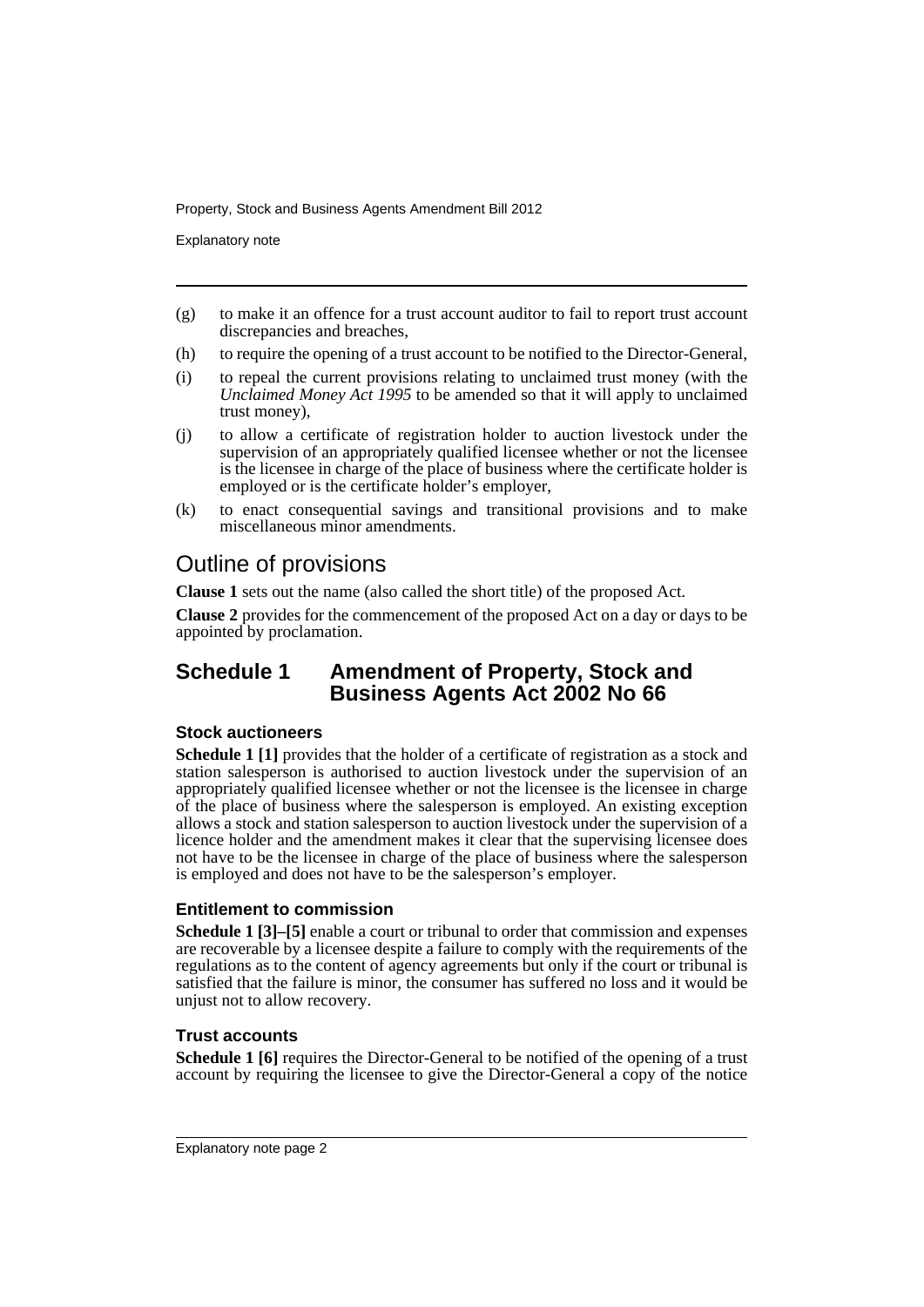Explanatory note

that is given to the authorised deposit-taking institution at which the account is opened. The amendment also requires the notification to be in a form approved by the Director-General. **Schedule 1 [7]** requires the notification given to the Director-General that a trust account has been closed to be in a form approved by the Director-General. **Schedule 1 [8]** exempts certain trust accounts from these notification requirements.

**Schedule 1 [9]** repeals the provisions relating to unclaimed money held in trust accounts. In future, the *Unclaimed Money Act 1995* will apply to unclaimed trust money (pursuant to amendments to be made by Schedule 2 to the Bill).

**Schedule 1 [14]** repeals an existing provision that requires a licensee to provide the Director-General with a statutory declaration if the licensee does not hold money on trust during the licensee's audit period. **Schedule 1 [2]** makes a consequential amendment.

### **Trust account audits**

**Schedule 1 [10] and [11]** limit the requirement to provide an auditor's report on a trust account audit to the Director-General so that the report will only have to be provided if the report is "qualified" because of a discovery by the auditor of a breach of the Act or the regulations, any discrepancy relating to the trust account or a failure to keep records or documents in a manner that enables them to be properly audited.

**Schedule 1 [12]** extends the existing requirement that an auditor's report on a trust account audit be retained for 3 years by requiring that the report be kept at the licensee's registered office or in the possession, custody or control of a former licensee or other person who becomes responsible for a licensee's or former licensee's affairs.

**Schedule 1 [13]** provides for the random auditing of trust accounts by authorising the Director-General to appoint a qualified person to audit the trust account of a licensee at any time.

**Schedule 1 [15]** extends the list of persons who are qualified to audit trust accounts under the Act to include authorised audit companies and members of certain professional accounting bodies who hold a Public Practice Certificate or Certificate of Public Practice.

**Schedule 1 [17]** makes it an offence (maximum penalty 50 penalty units) for a trust account auditor to fail to report trust account discrepancies, breaches or record keeping irregularities or to fail to forward a copy of such a report to the Director-General. **Schedule 1 [16]** requires the report to be forwarded to the Director-General within 14 days after the report is provided to the licensee.

#### **Savings, transitional and miscellaneous amendments**

**Schedule 1 [18]** makes a minor amendment to an offence provision to provide for a defence of reasonable excuse.

**Schedule 1 [19]** enables savings and transitional regulations to be made as a consequence of the enactment of the proposed Act.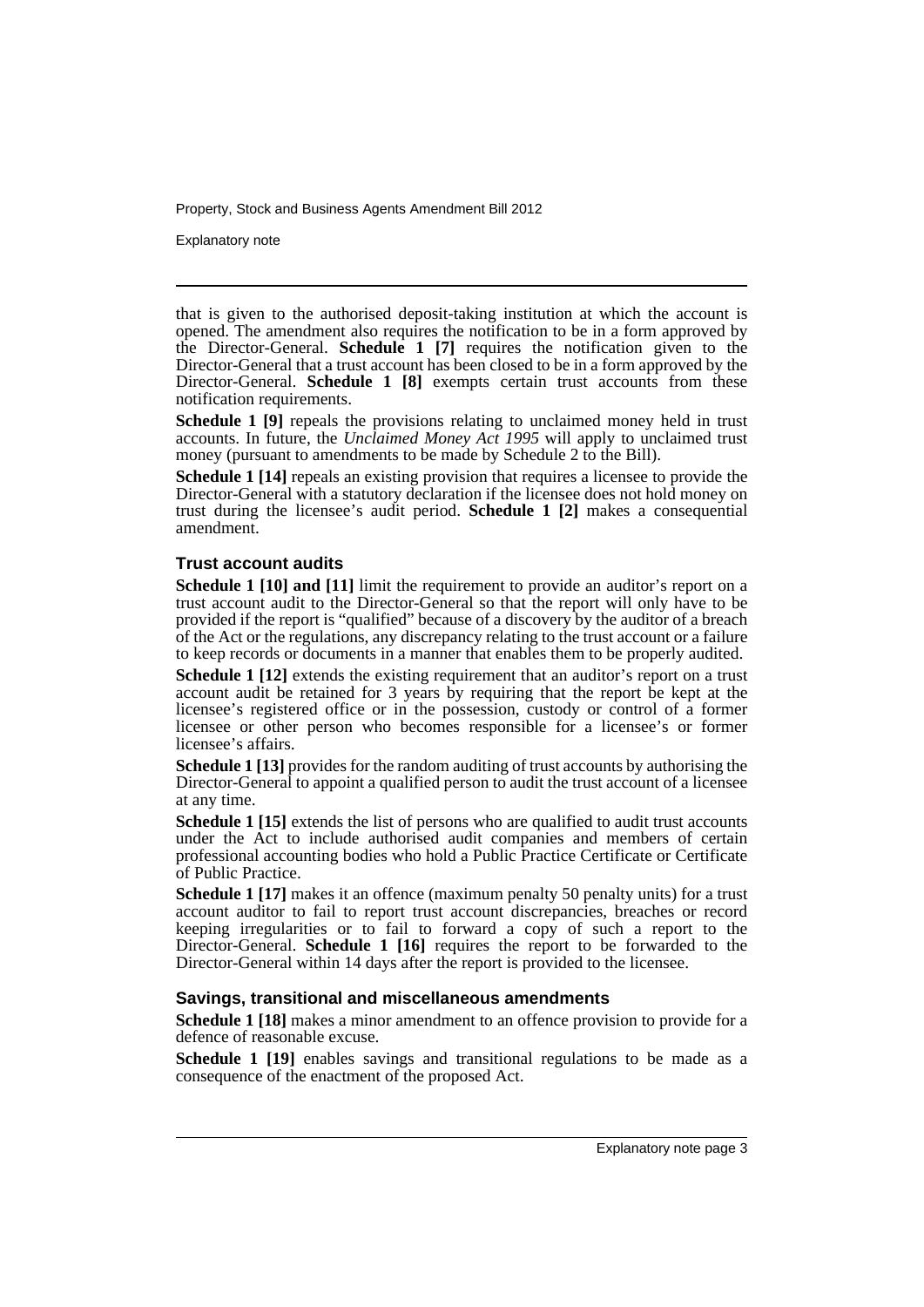Explanatory note

**Schedule 1 [20]** inserts savings and transitional provisions.

## **Schedule 2 Amendment of Unclaimed Money Act 1995 No 75**

**Schedule 2** provides for the *Unclaimed Money Act 1995* to apply to unclaimed money held in a trust account under the *Property, Stock and Business Agents Act 2002*.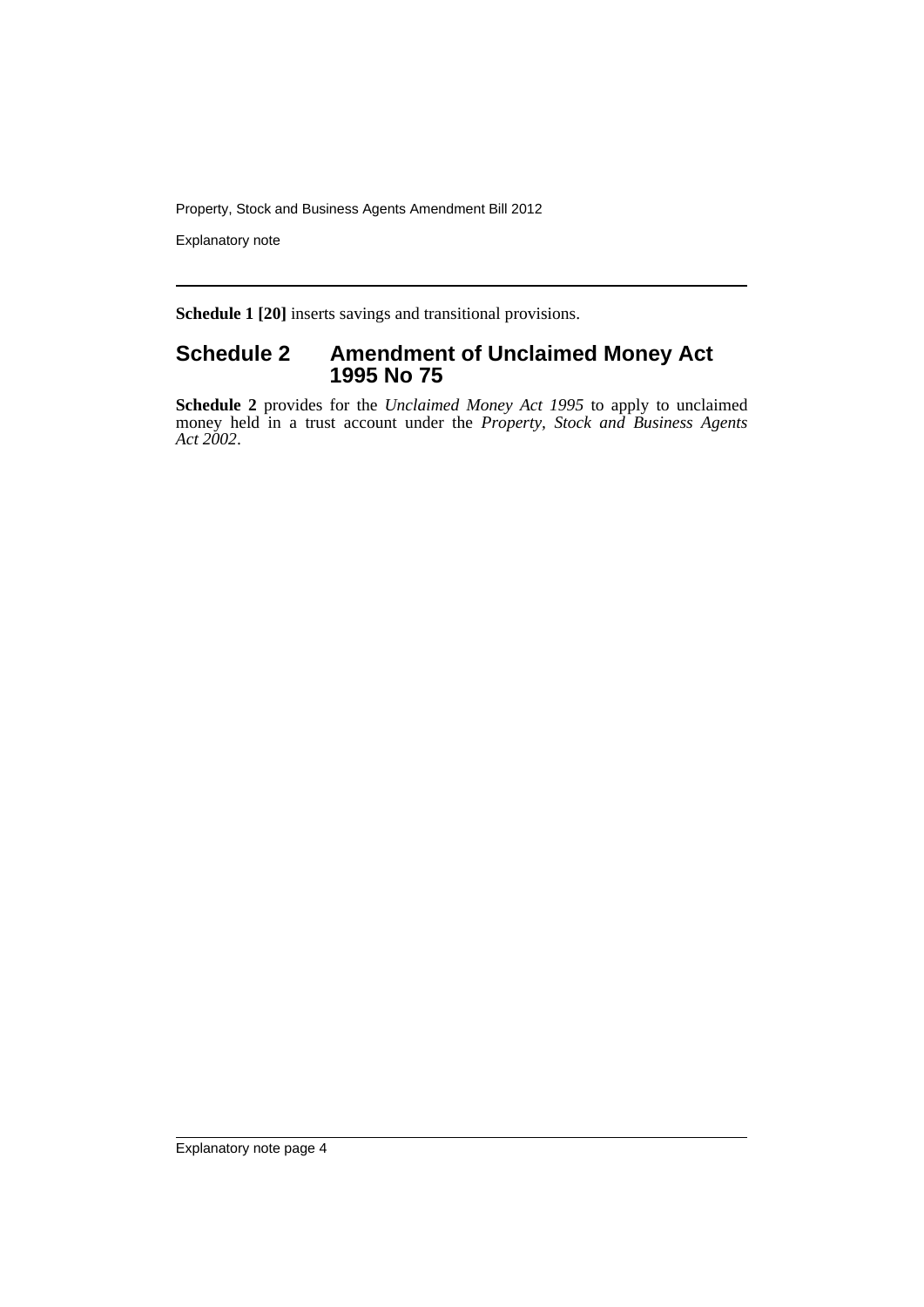First print



New South Wales

# **Property, Stock and Business Agents Amendment Bill 2012**

# **Contents**

|            |                                                                      | Page |
|------------|----------------------------------------------------------------------|------|
|            | Name of Act                                                          |      |
|            | Commencement                                                         | 2    |
| Schedule 1 | Amendment of Property, Stock and Business Agents Act<br>$2002$ No 66 | 3    |
| Schedule 2 | Amendment of Unclaimed Money Act 1995 No 75                          | 10   |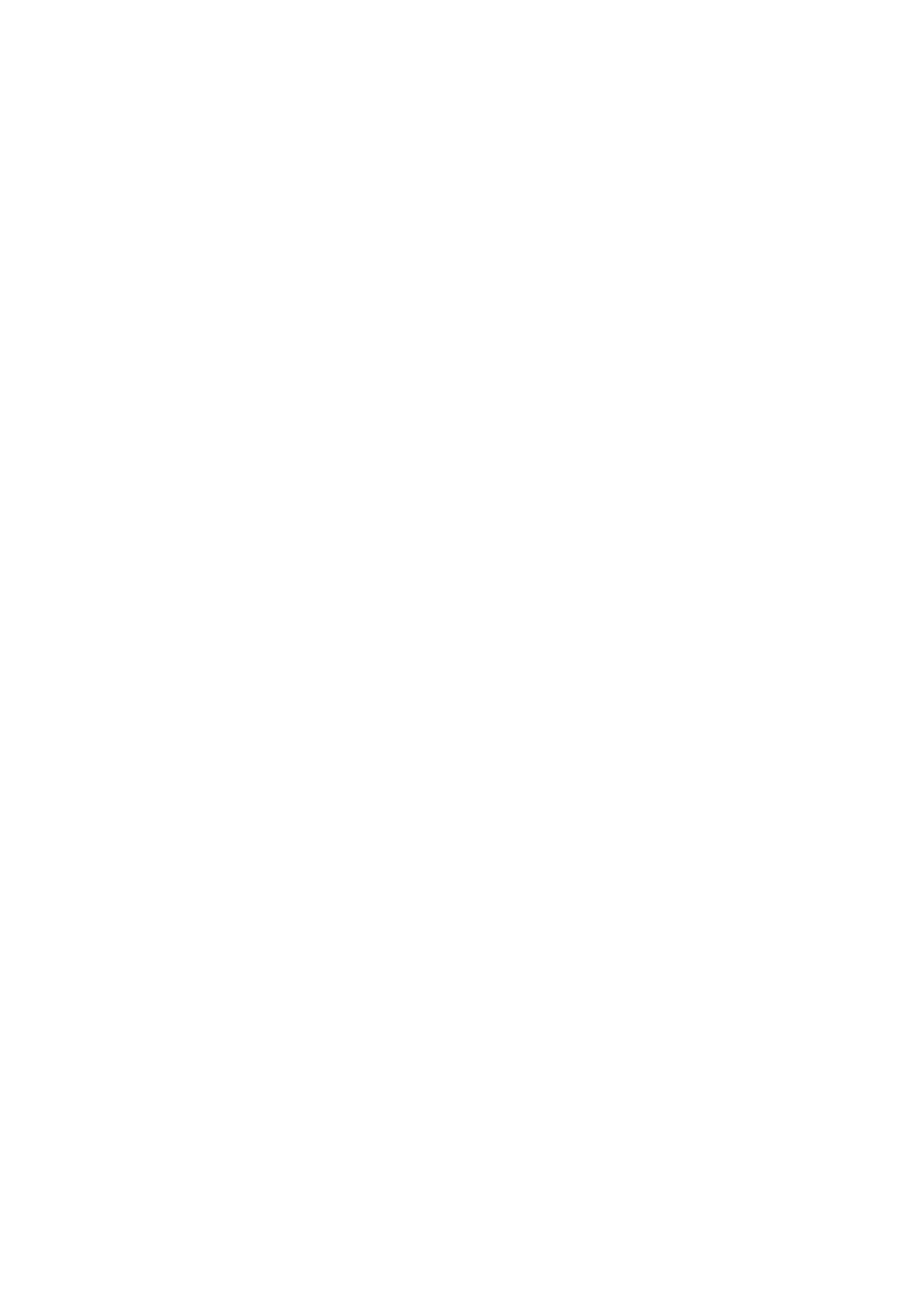

New South Wales

# **Property, Stock and Business Agents Amendment Bill 2012**

No , 2012

## **A Bill for**

An Act to amend the *Property, Stock and Business Agents Act 2002* to make further provision with respect to agency agreements, trust accounts, unclaimed trust money and stock auctions; and for other purposes.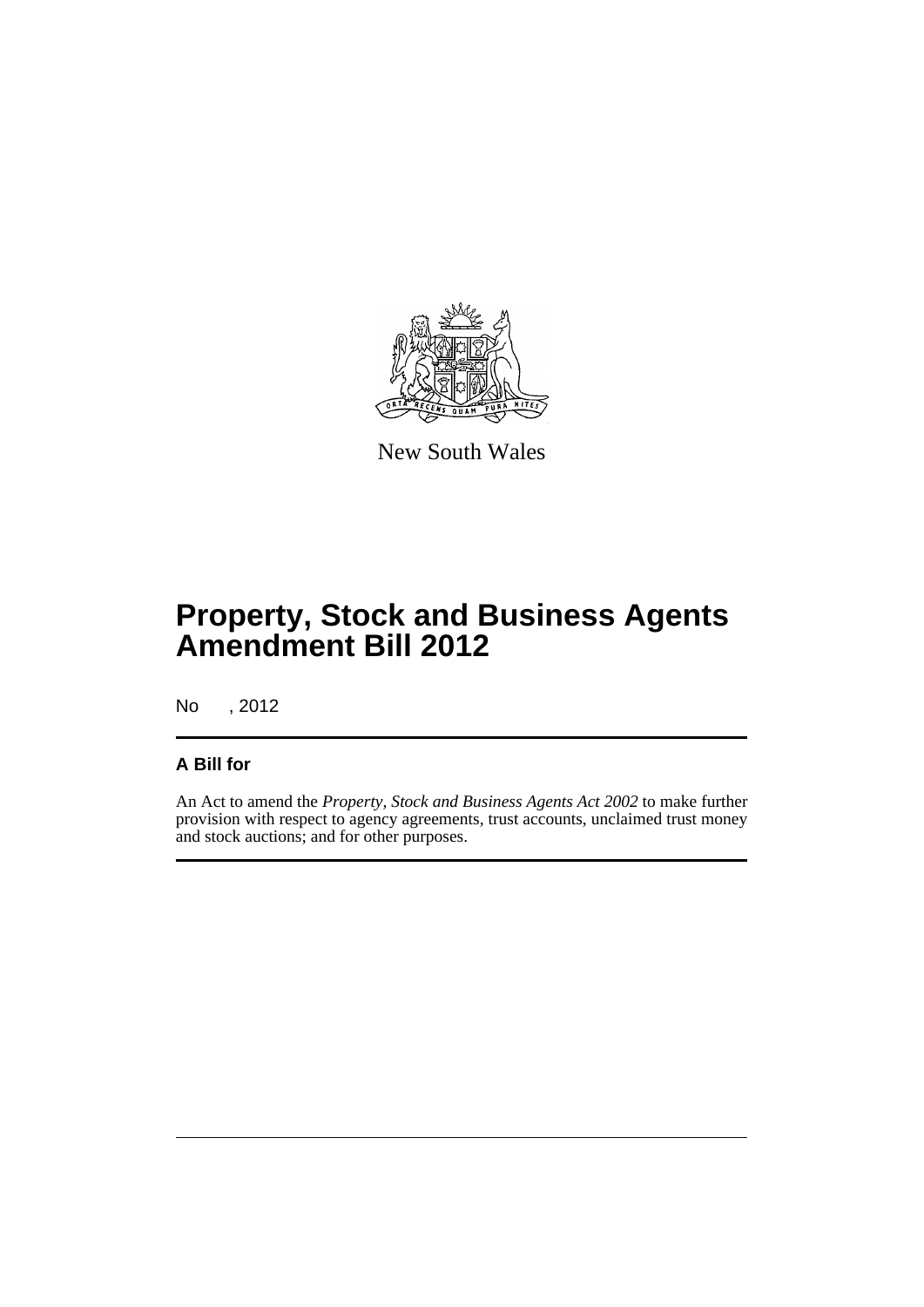<span id="page-7-1"></span><span id="page-7-0"></span>

| The Legislature of New South Wales enacts: |                                                                                           |               |
|--------------------------------------------|-------------------------------------------------------------------------------------------|---------------|
|                                            | Name of Act                                                                               | $\mathcal{P}$ |
|                                            | This Act is the <i>Property</i> , <i>Stock and Business Agents Amendment</i><br>Act 2012. | 3<br>4        |
|                                            | <b>Commencement</b>                                                                       | 5             |
|                                            | This Act commences on a day or days to be appointed by proclamation.                      | 6             |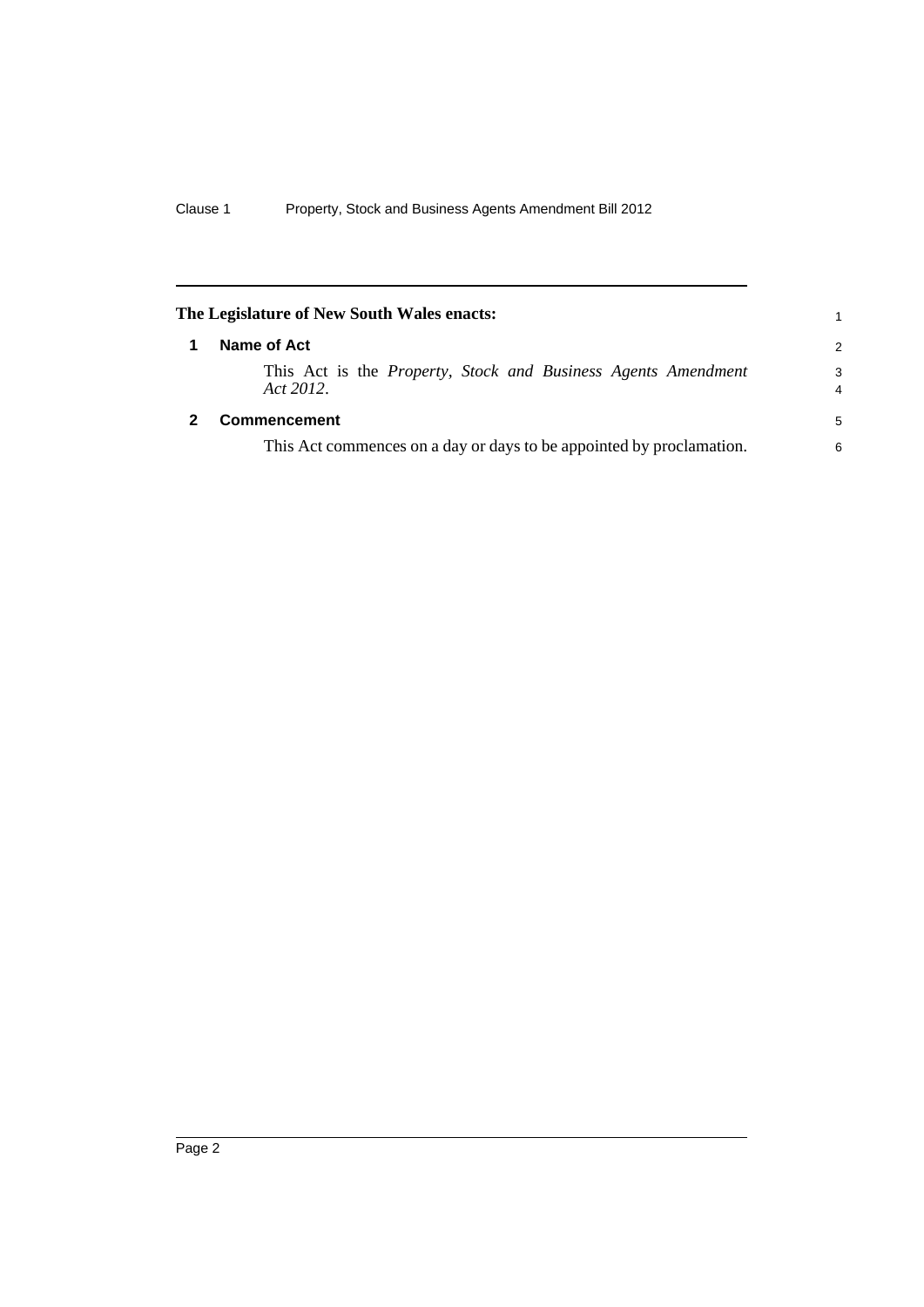Amendment of Property, Stock and Business Agents Act 2002 No 66 Schedule 1

1  $\mathfrak{p}$ 

18 19 20

## <span id="page-8-0"></span>**Schedule 1 Amendment of Property, Stock and Business Agents Act 2002 No 66**

#### **[1] Section 11 Registered salespersons and managers required to be employed and supervised by licensee**

Omit section 11 (3) and (4). Insert instead:

- (3) The holder of a certificate of registration must not act as an auctioneer, except as permitted by subsection (4).
- (4) The holder of a certificate of registration as a stock and station salesperson may auction livestock if the holder conducts the auction:
	- (a) as an employee of the holder of a stock and station agent's licence, and
	- (b) under the immediate and direct supervision of the holder of a licence that allows the licensee to auction livestock (whether or not that licensee is the licensee in charge of the place of business at which the employee is employed or is the employer of the employee).

### **[2] Section 16 Disqualified persons**

Omit "or has failed to lodge a statutory declaration as required by section 113," from section 16 $(1)$  (o).

#### **[3] Section 55 No entitlement to commission or expenses without agency agreement**

Insert at the end of section 55 (1):

**Note.** Section 55A allows a court or tribunal to order that commission and expenses are recoverable in certain circumstances despite subsection (1).

### **[4] Section 55 (4) and (5)**

Omit the subsections.

#### **[5] Section 55A**

Insert after section 55:

#### **55A Relief from disentitlement to commission and expenses**

(1) A court or tribunal before which relevant proceedings are taken may order that commission or expenses are wholly or partly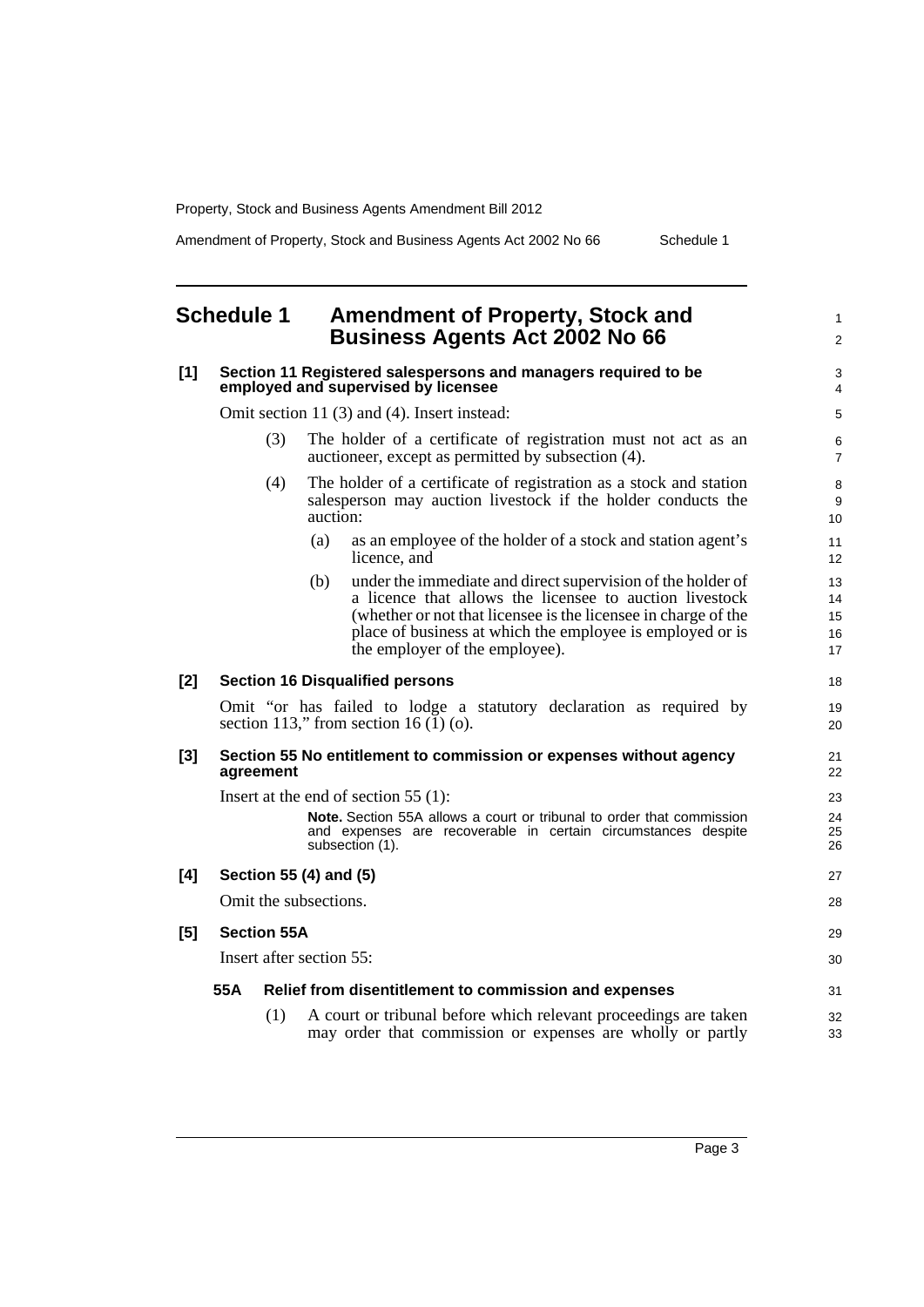Schedule 1 Amendment of Property, Stock and Business Agents Act 2002 No 66

recoverable by a licensee who would otherwise not be entitled to the commission or expenses (under section 55) because of: (a) a failure by the licensee to serve a copy of the relevant agency agreement on the person within 48 hours after it was signed by or on behalf of the person, or (b) a failure of the relevant agency agreement to comply with the requirements of the regulations. (2) A court or tribunal is not to make such an order in circumstances of a failure to serve a copy of the agency agreement within the required time unless satisfied that: (a) the failure was occasioned by inadvertence or other cause beyond the control of the licensee, and (b) the commission or expenses that will be recoverable if the order is made are in all the circumstances fair and reasonable, and (c) failure to make the order would be unjust. (3) A court or tribunal is not to make such an order in circumstances of a failure of the agency agreement to comply with the requirements of the regulations unless satisfied that: (a) the failure is a minor failure, and (b) no loss has been suffered as a result of the failure by the person for whom or on whose behalf the services concerned were performed, and (c) failure to make the order would be unjust. (4) Proceedings are *relevant proceedings* if they are proceedings taken by a licensee for the recovery of commission or expenses from a person or proceedings on a consumer claim relating to commission or expenses (as referred to in section 36) in relation to which a licensee is a respondent. **[6] Section 86 Trust money to be paid into trust account** Insert at the end of section 86 (4): The notification must be in a form approved by the Director-General and the licensee must serve a copy of the notification on the Director-General within 14 days after the trust account is opened. 1 2  $\overline{a}$ 4 5 6 7 8 9  $1<sub>0</sub>$ 11 12 13 14 15 16 17 18 19  $20$ 21 22 23 24 25 26 27 28 29  $30$ 31 32 33 34 35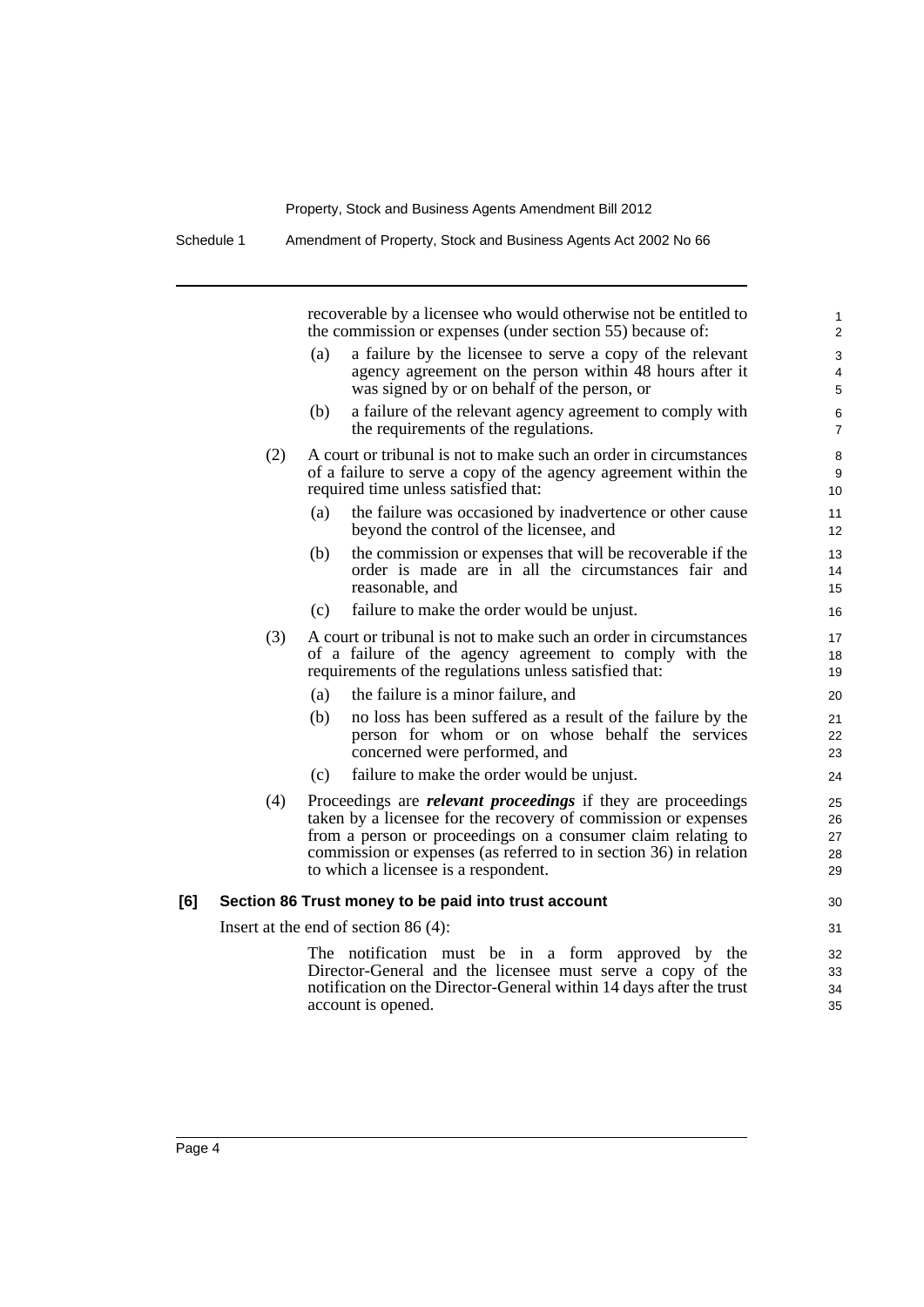Amendment of Property, Stock and Business Agents Act 2002 No 66 Schedule 1

| $[7]$  | <b>Section 86 (5)</b>                               |                                                                                                                                                                                                                                                                                                                                                                                          |  |  |  |
|--------|-----------------------------------------------------|------------------------------------------------------------------------------------------------------------------------------------------------------------------------------------------------------------------------------------------------------------------------------------------------------------------------------------------------------------------------------------------|--|--|--|
|        | Insert at the end of the subsection:                |                                                                                                                                                                                                                                                                                                                                                                                          |  |  |  |
|        |                                                     | The notification must be in a form approved by the<br>Director-General.                                                                                                                                                                                                                                                                                                                  |  |  |  |
| [8]    | <b>Section 86 (6)</b>                               |                                                                                                                                                                                                                                                                                                                                                                                          |  |  |  |
|        | Insert after section 86 $(5)$ (before the penalty): |                                                                                                                                                                                                                                                                                                                                                                                          |  |  |  |
|        | (6)                                                 | Subsections $(4)$ and $(5)$ do not apply in respect of:                                                                                                                                                                                                                                                                                                                                  |  |  |  |
|        |                                                     | a separate trust account kept on the instructions of a client<br>(a)<br>of a licensee or firm of licensees for the exclusive benefit<br>of the client, or                                                                                                                                                                                                                                |  |  |  |
|        |                                                     | a separate trust account opened by a licensee for the<br>(b)<br>exclusive benefit of both the vendor and the purchaser of<br>land.                                                                                                                                                                                                                                                       |  |  |  |
| [9]    |                                                     | Part 7, Division 4 Unclaimed trust money                                                                                                                                                                                                                                                                                                                                                 |  |  |  |
|        | Omit the Division.                                  |                                                                                                                                                                                                                                                                                                                                                                                          |  |  |  |
| $[10]$ | Section 111 Requirement for audit                   |                                                                                                                                                                                                                                                                                                                                                                                          |  |  |  |
|        |                                                     | Omit section 111 (1) (b). Insert instead:                                                                                                                                                                                                                                                                                                                                                |  |  |  |
|        |                                                     | if the auditor's report on the audit is a qualified report,<br>(b)<br>lodge the report with the Director-General.                                                                                                                                                                                                                                                                        |  |  |  |
| $[11]$ | <b>Section 111 (1A)</b>                             |                                                                                                                                                                                                                                                                                                                                                                                          |  |  |  |
|        |                                                     | Insert after section $111(1)$ :                                                                                                                                                                                                                                                                                                                                                          |  |  |  |
|        | (1A)                                                | An auditor's report is a <i>qualified report</i> if it sets out any<br>discovery by the auditor that any breach of this Act or the<br>regulations has been committed, that there is any discrepancy<br>relating to the trust account to which the audit relates or that the<br>records or documents concerned are not kept in such a manner as<br>to enable them to be properly audited. |  |  |  |
| $[12]$ | <b>Section 111 (3)</b>                              |                                                                                                                                                                                                                                                                                                                                                                                          |  |  |  |
|        | Omit the subsection. Insert instead:                |                                                                                                                                                                                                                                                                                                                                                                                          |  |  |  |
|        | (3)                                                 | An auditor's report under this section must be kept for at least 3<br>years:                                                                                                                                                                                                                                                                                                             |  |  |  |
|        |                                                     | (a)<br>by the licensee at the licensee's registered office (while the<br>licensee remains a licensee), or                                                                                                                                                                                                                                                                                |  |  |  |
|        |                                                     | (b)<br>if the licensee ceases to be a licensee, by the former<br>licensee in his or her possession, custody or control unless                                                                                                                                                                                                                                                            |  |  |  |
|        |                                                     |                                                                                                                                                                                                                                                                                                                                                                                          |  |  |  |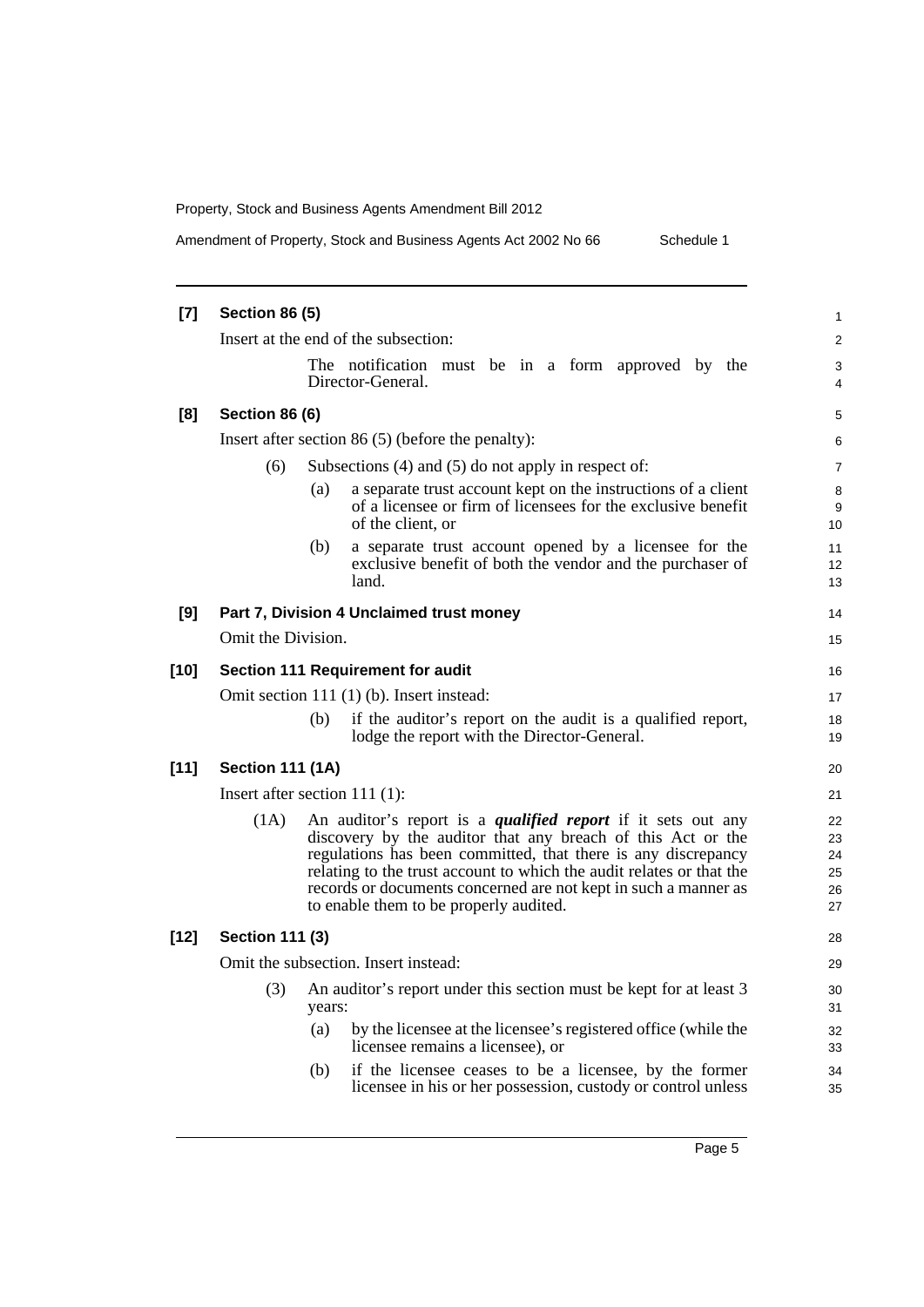the former licensee authorises some other person to have possession, custody or control of the report, or

(c) by any other person who obtains possession, custody or control of the report whether as a result of being the personal representative of a licensee or by transfer of the business of the licensee or otherwise.

#### **[13] Section 112A**

Insert after section 112:

#### **112A Random audits**

- (1) The Director-General may at any time appoint a person qualified to act as an auditor for the purposes of this Division to audit the records and documents relating to any money held in a trust account kept by a licensee and provide a report on the audit to the Director-General.
- (2) On production by the person of his or her instrument of appointment as an auditor for the purposes of this section, the auditor may require the licensee (or, in the absence of the licensee, an associate of the licensee) to do any one or more of the following things:
	- (a) produce to the auditor or any assistant of the auditor all records and documents relating to any money held in a trust account kept by the licensee and (in the case of records stored electronically) produce any such record in written form,
	- (b) give the auditor or any assistant of the auditor all information relating to the records required to be produced under this section,
	- (c) produce to the auditor or any assistant of the auditor all authorities and orders to financial institutions and other documents that may be reasonably required.
- (3) The licensee or associate is guilty of an offence if the licensee or associate, without reasonable excuse (proof of which lies on the licensee or associate):
	- (a) refuses or fails to comply with a requirement under this section, or
	- (b) otherwise hinders, obstructs or delays an auditor in the exercise or performance of the auditor's functions under this section.

Maximum penalty: 50 penalty units.

8 9

7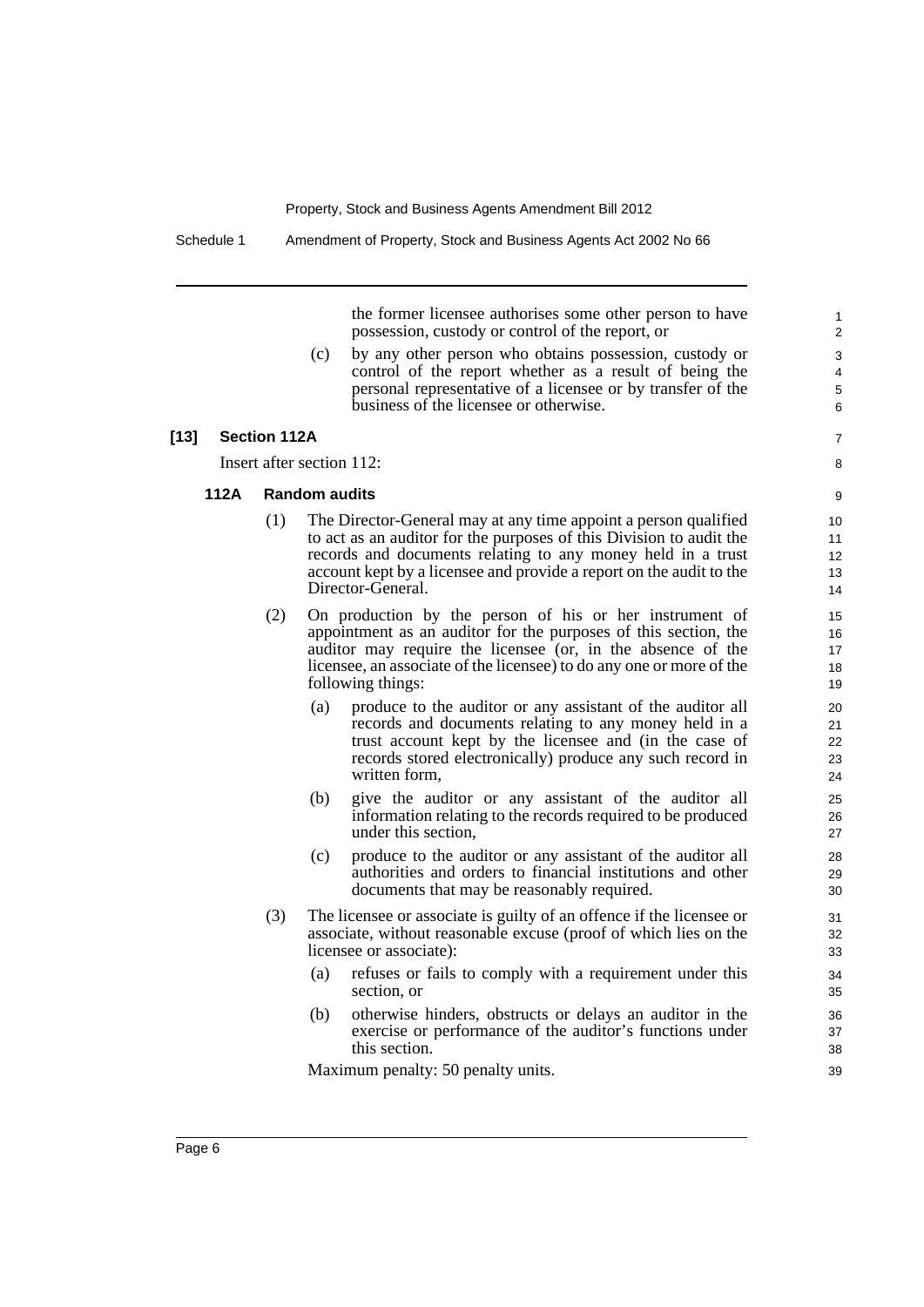Amendment of Property, Stock and Business Agents Act 2002 No 66 Schedule 1

|        | (4)                    |                    | In this section, <i>associate</i> of a licensee has the same meaning as in<br>Division 3 of Part 10.                                                                                                                                                               |
|--------|------------------------|--------------------|--------------------------------------------------------------------------------------------------------------------------------------------------------------------------------------------------------------------------------------------------------------------|
| $[14]$ | received               |                    | Section 113 Statutory declaration required when no trust money held or                                                                                                                                                                                             |
|        | Omit the section.      |                    |                                                                                                                                                                                                                                                                    |
| $[15]$ |                        |                    | <b>Section 115 Qualifications of auditors</b>                                                                                                                                                                                                                      |
|        |                        |                    | Insert after section 115 $(1)$ (a):                                                                                                                                                                                                                                |
|        |                        | $\left( a1\right)$ | is an authorised audit company within the meaning of the<br>Corporations Act, or                                                                                                                                                                                   |
|        |                        | (a2)               | is a member of a professional accounting body within the<br>meaning of the Australian Securities and Investments<br>Commission Act 2001 of the Commonwealth and holds a<br>Public Practice Certificate or Certificate of Public Practice<br>issued by the body, or |
| $[16]$ |                        |                    | <b>Section 116 Duties of auditors</b>                                                                                                                                                                                                                              |
|        |                        |                    | Omit section 116 (1) (b). Insert instead:                                                                                                                                                                                                                          |
|        |                        | (b)                | forward a copy of the report to the Director-General within<br>14 days after providing the report to the licensee.                                                                                                                                                 |
| $[17]$ | <b>Section 116 (1)</b> |                    |                                                                                                                                                                                                                                                                    |
|        |                        |                    | Insert at the end of the subsection:                                                                                                                                                                                                                               |
|        |                        |                    | Maximum penalty: 50 penalty units.                                                                                                                                                                                                                                 |
| $[18]$ |                        |                    | Section 184 Powers of accounts examiner                                                                                                                                                                                                                            |
|        |                        |                    | Omit "without lawful justification or excuse" from section 184 (2).                                                                                                                                                                                                |
|        |                        |                    | Insert instead "without reasonable excuse".                                                                                                                                                                                                                        |
| $[19]$ |                        |                    | <b>Schedule 1 Savings and transitional provisions</b>                                                                                                                                                                                                              |
|        |                        |                    | Insert at the end of clause $1(1)$ :                                                                                                                                                                                                                               |
|        |                        |                    | Property, Stock and Business Agents Amendment Act 2012                                                                                                                                                                                                             |
|        |                        |                    |                                                                                                                                                                                                                                                                    |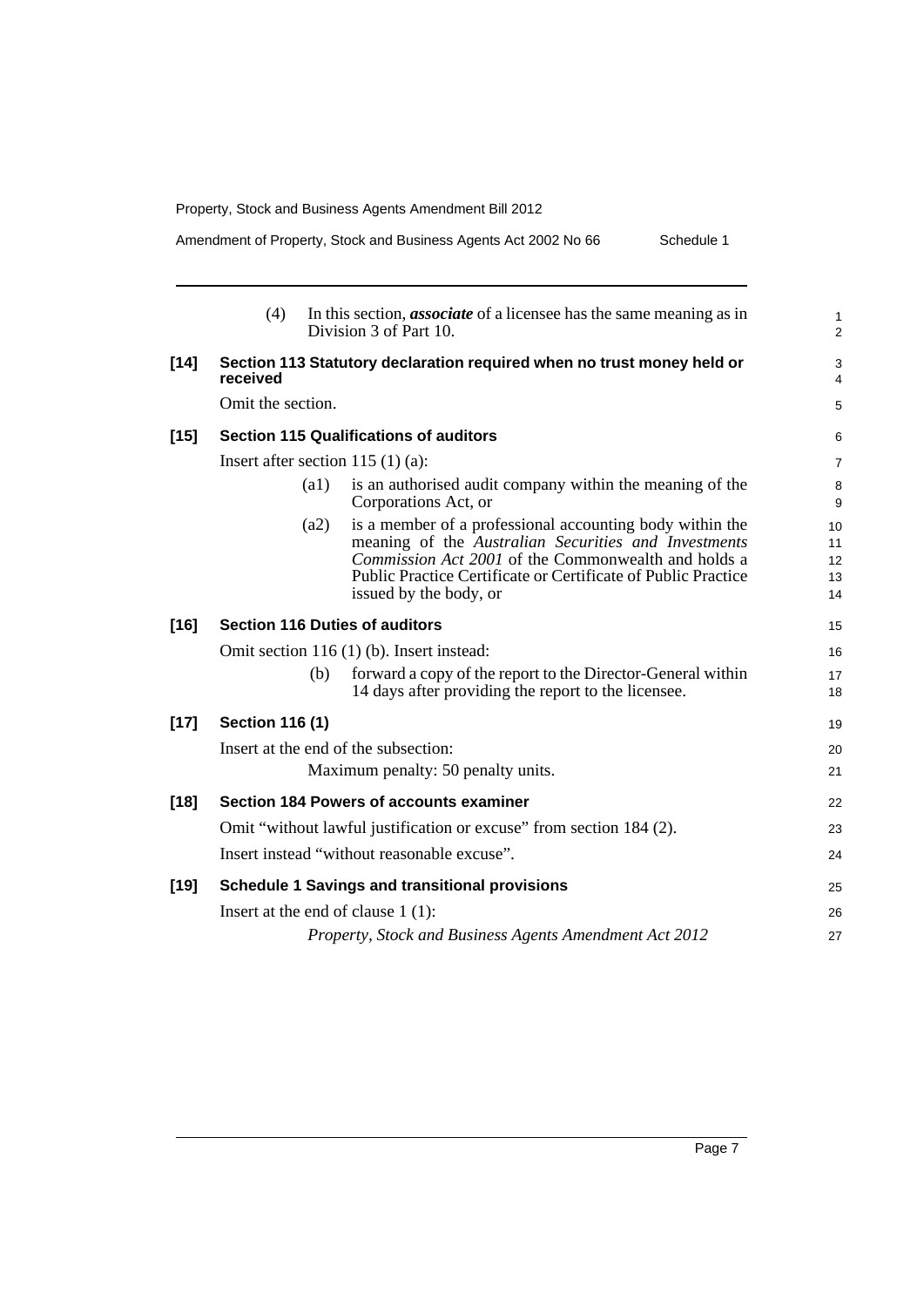Schedule 1 Amendment of Property, Stock and Business Agents Act 2002 No 66

#### **[20] Schedule 1**

Insert at the end of the Schedule:

## **Part 4 Provisions consequent on enactment of Property, Stock and Business Agents Amendment Act 2012**

#### **24 Definition**

In this Part:

*2012 amending Act* means the *Property, Stock and Business Agents Amendment Act 2012*.

1  $\overline{2}$ 

3 4 5

#### **25 Recovery of commission and expenses**

The amendments made to section 55 by the 2012 amending Act, and section 55A as inserted by that Act, do not apply in respect of an agency agreement entered into before the commencement of section 55A.

#### **26 Unclaimed money amendments**

- (1) An amendment made by the 2012 amending Act to the *Unclaimed Money Act 1995* extends to money held in a trust account immediately before the commencement of the amendment, subject to this clause.
- (2) Division 4 (Unclaimed trust money) of Part 7 of this Act continues to apply (despite its repeal) to and in respect of money held in a trust account by a person who became a former licensee, or the personal representative of a deceased licensee, before the repeal of that Division.
- (3) Section 9C (Trust money held by former licensee or personal representative) of the *Unclaimed Money Act 1995* does not apply to or in respect of money held in a trust account by a person who became a former licensee, or the personal representative of a deceased licensee, before the commencement of that section.
- (4) Division 4 (Unclaimed trust money) of Part 7 of this Act continues to apply (despite its repeal) to and in respect of the following:
	- (a) an unclaimed money statement under that Division furnished (or required to have been furnished) to the Director-General before the repeal of that Division,
	- (b) any money referred to in (or required to be referred to in) any such unclaimed money statement,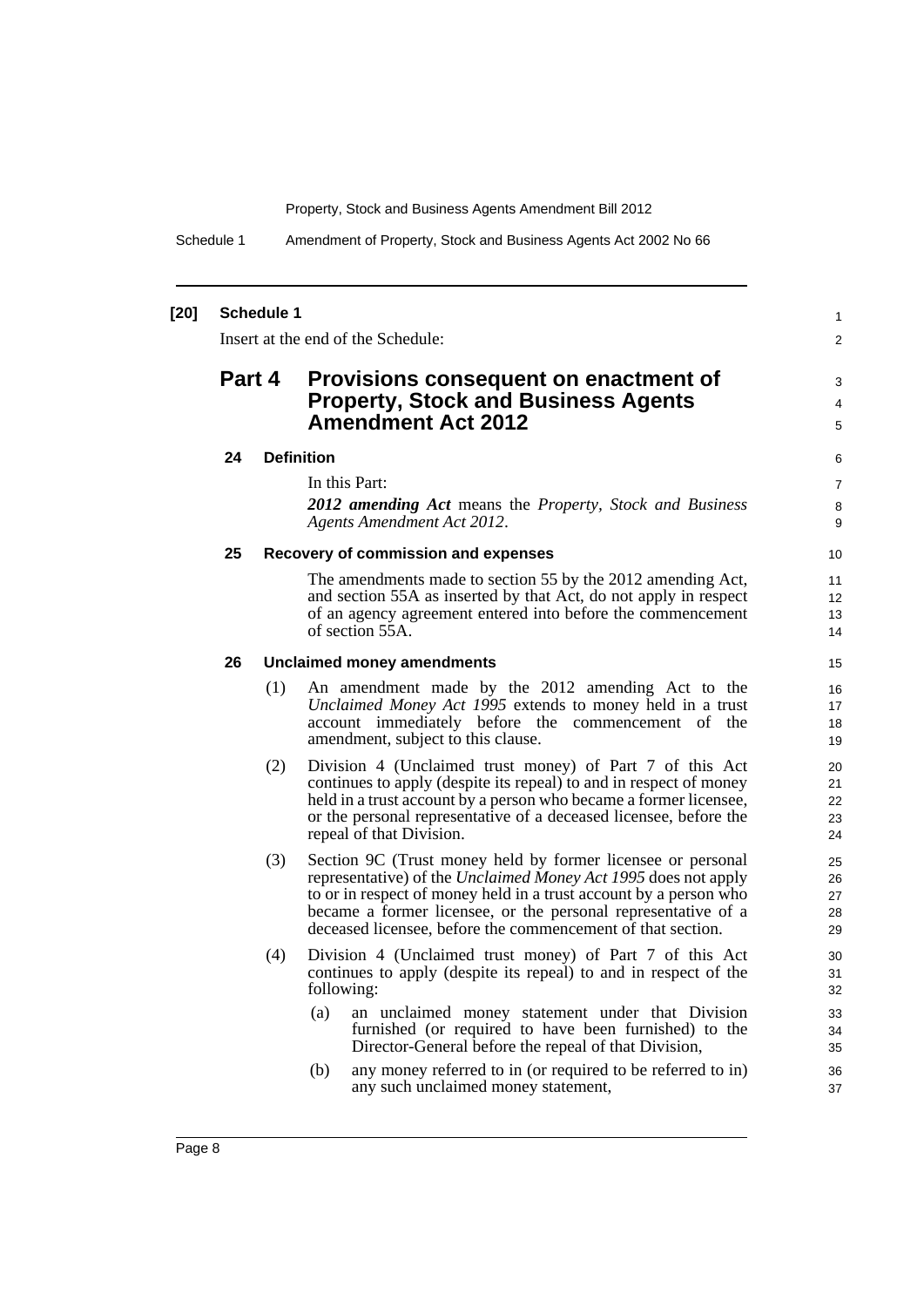Amendment of Property, Stock and Business Agents Act 2002 No 66 Schedule 1

- (c) any money received by the Director-General under that Division and paid under that Division into the Compensation Fund or the Consolidated Fund before or after the repeal of that Division.
- (5) Without limiting subclause (4), section 99 (Repayment of unclaimed trust money) of this Act continues to apply (despite its repeal) to money paid under Division 4 of Part 7 into the Compensation Fund or the Consolidated Fund before or after the repeal of that Division.

9

1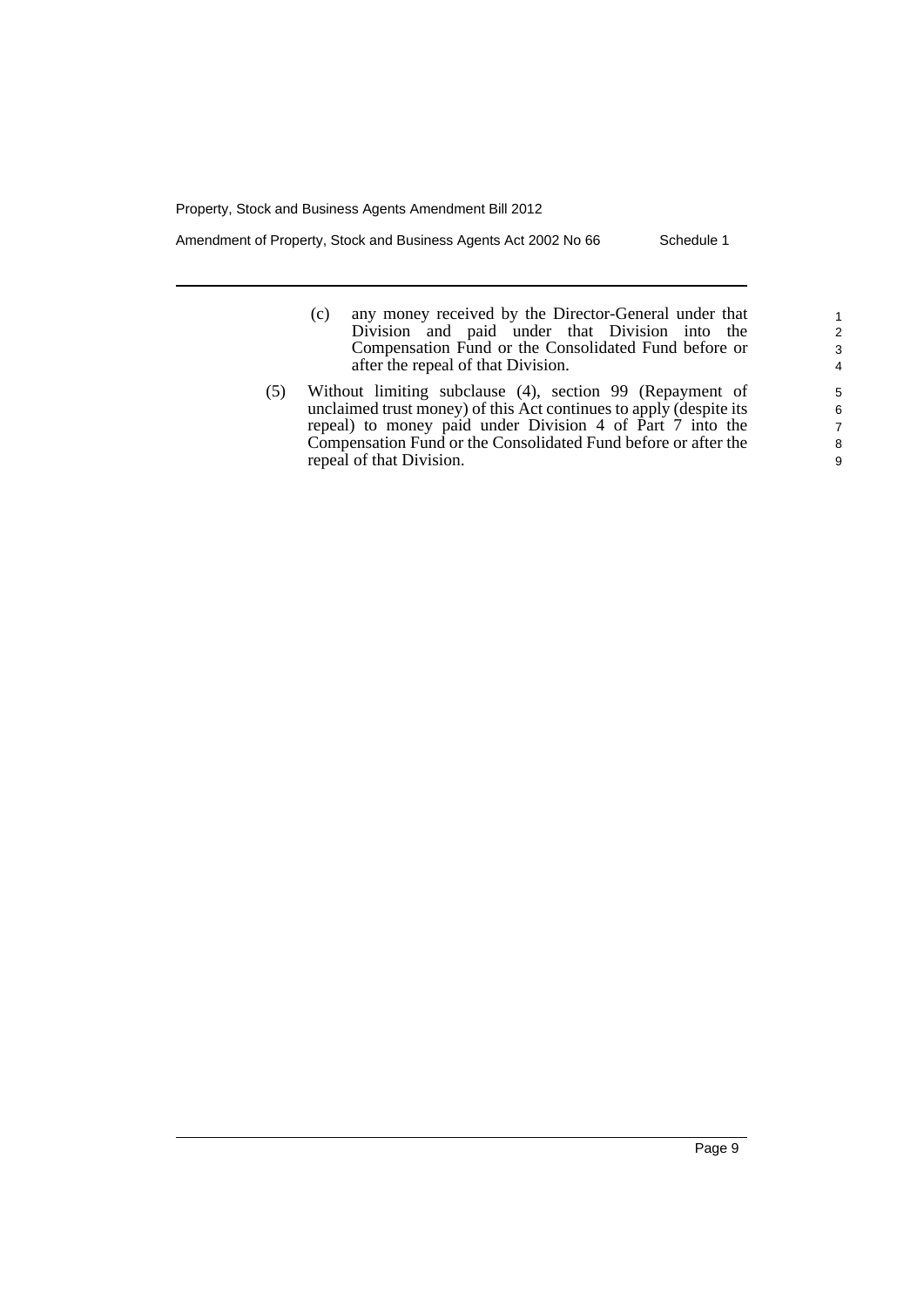<span id="page-15-0"></span>

| <b>Schedule 2</b> |                                                                                   |                          | <b>Amendment of Unclaimed Money Act</b><br>1995 No 75                                                                                                                                                             | 1<br>$\overline{2}$      |  |
|-------------------|-----------------------------------------------------------------------------------|--------------------------|-------------------------------------------------------------------------------------------------------------------------------------------------------------------------------------------------------------------|--------------------------|--|
| [1]               |                                                                                   | <b>Section 6A</b>        |                                                                                                                                                                                                                   |                          |  |
|                   |                                                                                   | Insert before section 7: |                                                                                                                                                                                                                   |                          |  |
|                   | 6A                                                                                |                          | Part does not apply to unclaimed agent trust money                                                                                                                                                                | 5                        |  |
|                   |                                                                                   |                          | This Part does not apply to money that is unclaimed money under<br>Part 2A (Trust money under Property, Stock and Business Agents<br>Act 2002).                                                                   | 6<br>$\overline{7}$<br>8 |  |
| $[2]$             | Part 2A                                                                           |                          |                                                                                                                                                                                                                   |                          |  |
|                   |                                                                                   |                          | <b>Insert after Part 2:</b>                                                                                                                                                                                       | 10                       |  |
|                   |                                                                                   |                          | Part 2A Trust money under Property, Stock and<br><b>Business Agents Act 2002</b>                                                                                                                                  | 11<br>12                 |  |
|                   | 9Α                                                                                |                          | <b>Definitions</b>                                                                                                                                                                                                | 13                       |  |
|                   |                                                                                   |                          | In this Part, <i>licensee</i> , <i>former licensee</i> and <i>trust account</i> have the<br>same meanings as in the Property, Stock and Business Agents<br>Act 2002.                                              | 14<br>15<br>16           |  |
|                   | 9Β                                                                                |                          | Unclaimed trust money held by licensee                                                                                                                                                                            | 17                       |  |
|                   |                                                                                   | (1)                      | Money that has been held by a licensee for more than 2 years in<br>a trust account kept by the licensee is <i>unclaimed money</i> for the<br>purposes of this Act.                                                | 18<br>19<br>20           |  |
|                   |                                                                                   | (2)                      | A licensee who has held money for more than 2 years in a trust<br>account kept by the licensee must make reasonable efforts:                                                                                      | 21<br>22                 |  |
|                   |                                                                                   |                          | to identify and locate the owner of the money, and<br>(a)                                                                                                                                                         | 23                       |  |
|                   |                                                                                   |                          | to ensure that the money is paid to the owner of the money.<br>(b)                                                                                                                                                | 24                       |  |
|                   |                                                                                   |                          | Maximum penalty: 50 penalty units.<br>Note. Unclaimed money is required to be paid to the Chief<br>Commissioner after 30 June in each year. See section 10.                                                       | 25<br>26<br>27           |  |
|                   | 9C<br>Unclaimed trust money held by former licensee or personal<br>representative |                          |                                                                                                                                                                                                                   |                          |  |
|                   |                                                                                   | (1)                      | Money held in a trust account by a former licensee or the personal<br>representative of a deceased licensee is <i>unclaimed money</i> for the<br>purposes of this Act but section 10 does not apply to the money. | 30<br>31<br>32           |  |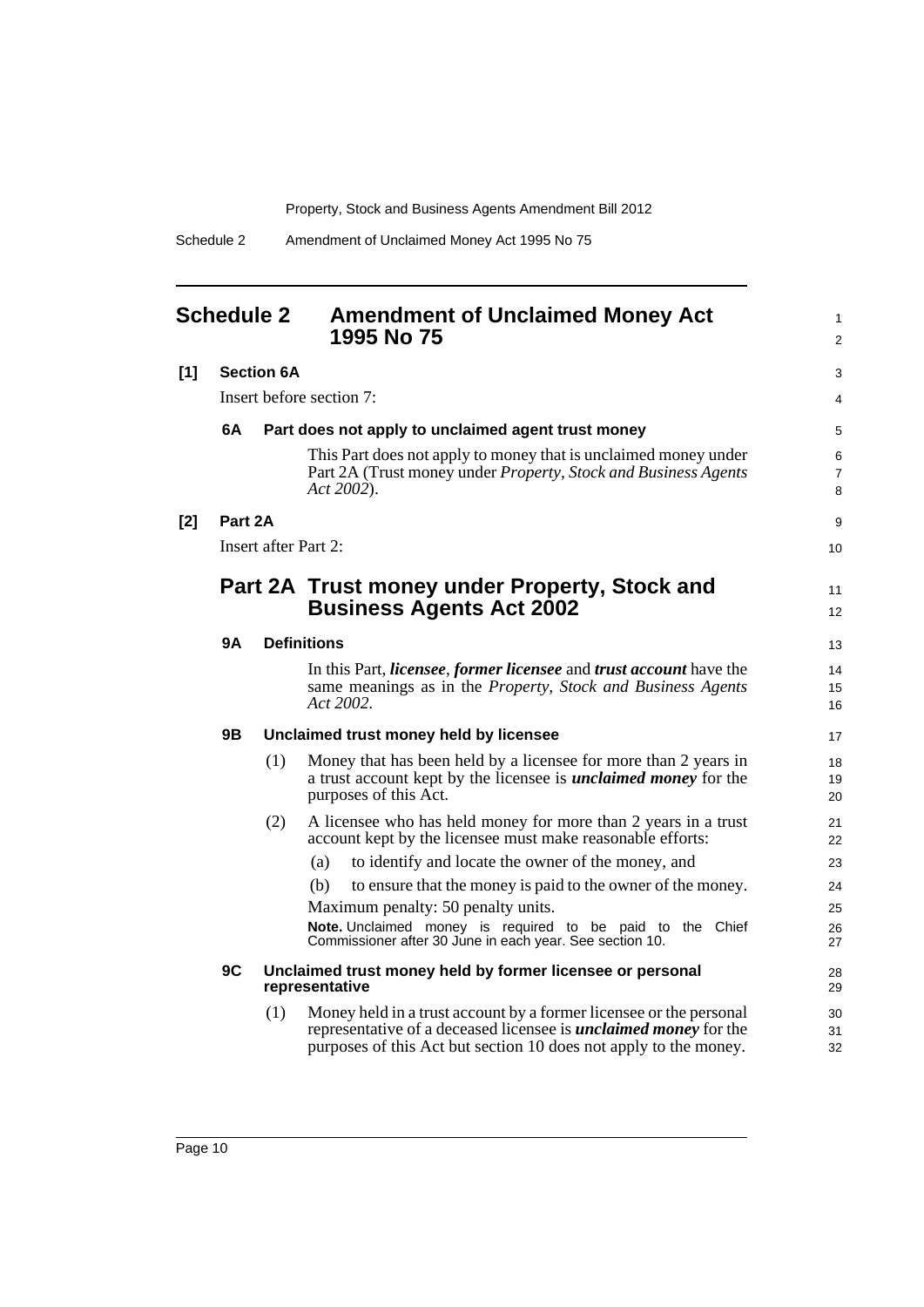Amendment of Unclaimed Money Act 1995 No 75 Schedule 2

|     |                                                       | (2)                                     |                    | A former licensee, or the personal representative of a deceased<br>licensee, who holds unclaimed money must within the required<br>time for compliance with this section:                                                                                                              | $\mathbf{1}$<br>$\overline{2}$<br>3 |
|-----|-------------------------------------------------------|-----------------------------------------|--------------------|----------------------------------------------------------------------------------------------------------------------------------------------------------------------------------------------------------------------------------------------------------------------------------------|-------------------------------------|
|     |                                                       |                                         | (a)                | lodge with the Chief Commissioner a return relating to the<br>unclaimed money in a form approved by the Chief<br>Commissioner, and                                                                                                                                                     | 4<br>5<br>6                         |
|     |                                                       |                                         | (b)                | pay the amount of the unclaimed money to the Chief<br>Commissioner.                                                                                                                                                                                                                    | $\overline{7}$<br>8                 |
|     |                                                       | (3)                                     |                    | The required time for compliance with this section is 3 months<br>after the date on which the person ceased to be a licensee or<br>became the personal representative of the deceased licensee (or<br>such longer period as the Chief Commissioner may in a particular<br>case allow). | 9<br>10<br>11<br>12<br>13           |
|     |                                                       | (4)                                     |                    | The Chief Commissioner is to pay money received under this<br>section into the Consolidated Fund.                                                                                                                                                                                      | 14<br>15                            |
|     |                                                       | (5)                                     |                    | A former licensee, or the personal representative of a deceased<br>licensee, who fails to comply with this section is guilty of an<br>offence and is liable:                                                                                                                           | 16<br>17<br>18                      |
|     |                                                       |                                         | (a)                | to a penalty not exceeding 50 penalty units, and                                                                                                                                                                                                                                       | 19                                  |
|     |                                                       |                                         | (b)                | to a further penalty not exceeding 5 penalty units for each<br>day after the period within which he or she was required to<br>comply during which the failure continues.                                                                                                               | 20<br>21<br>22                      |
|     | 9D                                                    |                                         | <b>Regulations</b> |                                                                                                                                                                                                                                                                                        | 23                                  |
|     |                                                       |                                         |                    | Money is not unclaimed money under this Part if:                                                                                                                                                                                                                                       |                                     |
|     |                                                       |                                         | (a)                | the money is, or is of a class, prescribed by the regulations<br>as exempt from the operation of this Part, or                                                                                                                                                                         | 25<br>26                            |
|     |                                                       |                                         | (b)                | the money is held by an enterprise that is, or is of a class,<br>prescribed by the regulations as exempt from the operation<br>of this Part.                                                                                                                                           | 27<br>28<br>29                      |
| [3] | Section 28 General power to make assessment           |                                         |                    |                                                                                                                                                                                                                                                                                        | 30                                  |
|     | Omit "section 10 (1) or 13B (1)" from section 28 (6). |                                         |                    |                                                                                                                                                                                                                                                                                        | 31                                  |
|     |                                                       | Insert instead "section 9C, 10 or 13B". |                    |                                                                                                                                                                                                                                                                                        |                                     |